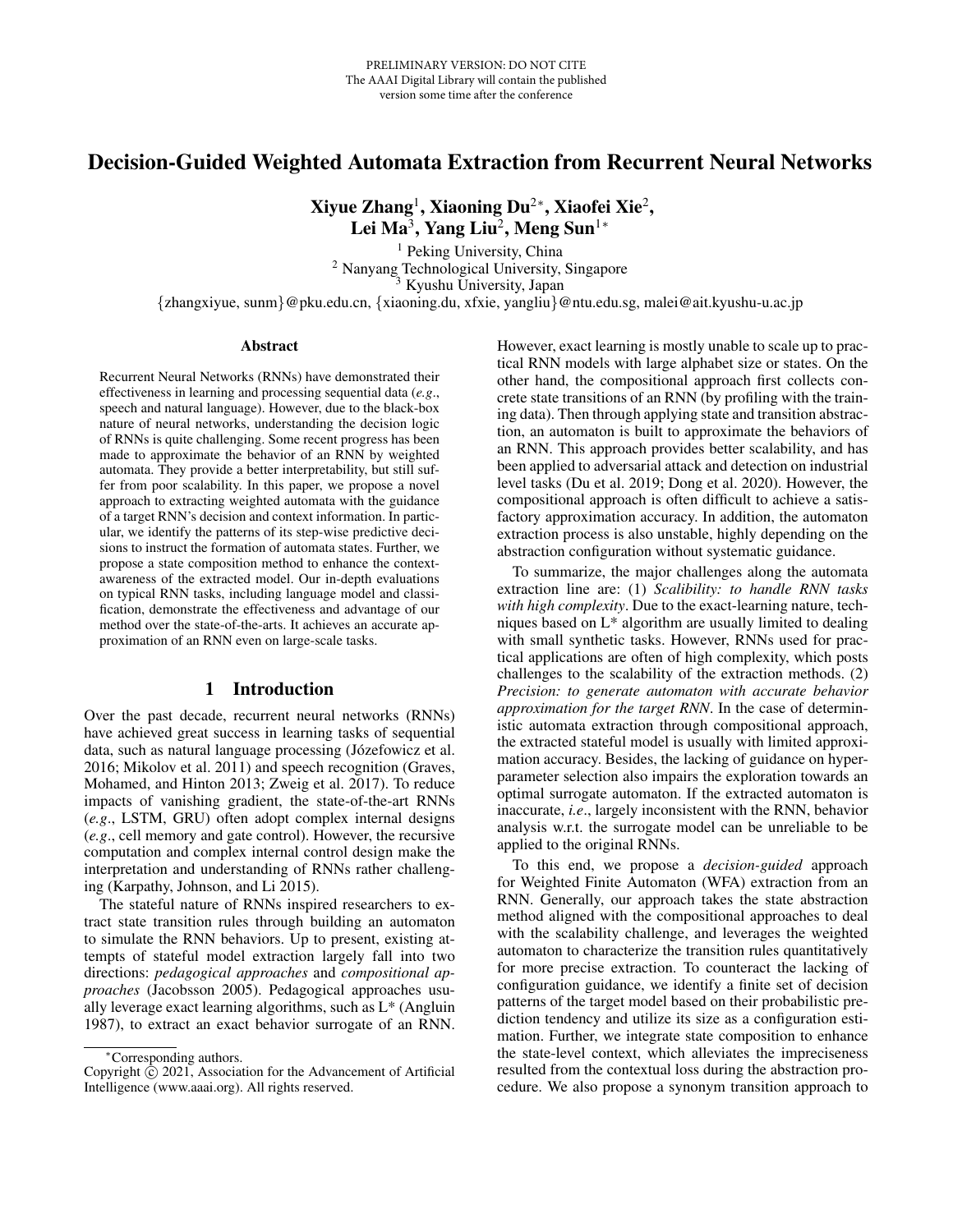complementing the missing dynamics of new data, which realizes a significant improvement on precision towards natural language tasks. Overall, the proposed algorithm allows our approach to improve the extraction precision and scale up to complex application scenarios.

The main contributions are: (1) an algorithm for WFA extraction from RNN classifiers with better scalability and precision; (2) three important techniques including the configuration guidance for state abstraction by identifying decision patterns, the state composition to counteract contextual loss, and the synonym transition to circumvent missing dynamics of new data; (3) an implementation of the algorithm and evaluations over 15 benchmarks, including comparisons with the state-of-the-art (Weiss, Goldberg, and Yahav 2019).

### 2 Weighted Automaton Extraction Scheme

We first give the notations and concepts used in the paper, and then go through an RNN to WFA algorithm in Section 2.1. Solutions addressing the challenges are presented in Sections 2.2 to 2.4.

**Notations** Given a domain  $D, w \in \mathcal{D}^*$  denotes a sequence of elements from D, and is of length  $|w|$ ;  $\varepsilon$  denotes the empty sequence; x is used to denote an element in  $\mathcal{D}$ . w[: i] indicates the prefix of  $w$  with the length  $i$ ,  $w_i$  is the  $i$ -th element of w and  $w \cdot x$  represents the sequence with x concatenated to  $w$ . N and  $\mathbb R$  denote the sets of natural numbers and real numbers, respectively.

Definition 1 (RNN) *A Recurrent Neural Network (RNN) is a tuple*  $\mathcal{R} = (\mathcal{X}, \mathcal{S}, \mathcal{Y}, s_0, g, f)$ *, where*  $\mathcal{X}$  *is the input space,* S *is the internal state space,* Y *is the probabilistic output space,*  $s_0 \in S$  *is the initial state,*  $g : S \times X \rightarrow S$  *is the transition function, and*  $f : \mathcal{S} \to \mathcal{Y}$  *is the prediction function.* 

Specifically, for an  $m$ -classification RNN with internal state of dimension  $n$ , the internal state space is a subset of  $\mathbb{R}^n$  and the output space is a subset of  $\mathbb{R}^m$ , where  $m, n \in \mathbb{N}$ . The predictive outputs in the RNN classifier can either be logits or probabilities. In cases when the outputs are logits, we can apply the *softmax* function to the outputs to obtain the probabilistic outputs in the classification task.

RNN Configuration Here we look into the RNN configuration from two perspectives, and denote the configuration in the internal state space as  $\delta_s(w)$  and the configuration in the probabilistic output space as  $\delta_p(w)$ . In particular, the configuration  $\delta_s(w)$  is defined as  $g^*(s_0, w)$ , where  $g^*$ :  $S \times \mathcal{X}^* \to S$  is the recursive application of g to a sequence. For  $w \in \mathcal{X}^*$  and  $x \in \mathcal{X}, g^*(\overline{s_0}, w \cdot x) = g(g^*(s_0, w), x)$ . The configuration  $\delta_p(w)$  is defined as  $f(g^*(s_0, w))$ . Specifically,  $\delta_s(\epsilon) = s_0$  and  $\delta_p(\epsilon) = f(s_0)$ .

To characterize the RNN behavior trace when dealing with an input sequence, we record its configuration sequentially after processing each input token, which forms a sequence of configurations. Given  $w$  of length  $n$ , the two types of configurations after taking the first i tokens are  $\delta_s(w[: i])$ and  $\delta_p(w[:i])$ , with  $0 \le i \le n$ . We refer  $[\delta_s(w[:i])]_{i=0}^n$  as the *internal state trace* of input w, and  $[\delta_p(w[:i])]_{i=0}^n$  as the *decision trace* of input w.

The internal trace usually has a higher complexity and captures finer-grained behaviors of RNN than the decision trace. However, in the real world, the internal states are not always available either because the RNN is part of proprietary products or the possessor would like to keep it closesourced as a black box.

Definition 2 (WFA) *A Weighted Finite Automaton over a finite alphabet*  $\Sigma$  *is a tuple*  $\mathcal{A} = (Q, \Sigma, (E_{\sigma})_{\sigma \in \Sigma}, I, T)$ *, where Q is a finite set of states; for any token*  $\sigma \in \Sigma$ ,  $E_{\sigma}$ *is a transition matrix with size*  $|Q| \times |Q|$ ; *I is the initial vector (a row vector),* T *is the final vector (a column vector), both of which are vectors of dimension* |Q|*.*

Given an input sequence w, its *weight* over WFA is computed through  $I \cdot (\Pi_{i=1}^n E_{w_i}) \cdot T$ . Starting from the initial vector, it multiplies the transition matrix corresponding to each input stimuli, and multiplies the final vector.

#### 2.1 Weighted Automaton Extraction Algorithm

The steps to extract a WFA from a target RNN is elaborated in Alg. 1. It takes as inputs the target RNN  $\mathcal{R}$ , a set of input sequences  $X$ , and yields the extracted WFA  $A$ . Intuitively, the WFA is established as a compact representation of RNN's behavior over the set of concrete inputs, and the quantitative weights enable it to be predictive on new inputs. As the first step (Lines 1-9), we execute  $R$  on the set of inputs X, and record the corresponding *internal state traces* as  $t$  (Line 5). For each input sequence  $w$ , we collect its stepwise transitions when seeing a new upcoming input element in the form of triples (Line 7), composed of the source state, triggering input element and the destination state. We also collect the configurations and the input tokens, preparing for the state abstraction and alphabet construction (Lines 8-9).

The next step is to develop an abstraction function for the collected RNN configurations (Line 10). Existing techniques usually leverage clustering algorithms to obtain the discrete partitions. However, they all face the problem of choosing an appropriate cluster number, the mis-selection of which can cause quite unstable and approximation too rough to be useful. Our proposed heuristic method for automatic cluster number estimation will be introduced later in Section 2.2. After obtaining the state abstraction function  $\lambda$ , we construct the abstract states of the weighted automaton and record the corresponding transition triples among the abstract states (Lines 14-17). For each token in the alphabet  $\Sigma$ , we follow the transition diagram construction approach in (Wang et al. 2018b) to collect and count the number of transitions that occurred between a state and its subsequent states. However, instead of only keeping the most frequent transitions, we introduce nondeterminism and calculate the transition matrix by applying normalization to the wellcounted transition frequency among the states (Lines 18- 24). The initial vector is the initial distribution over the abstract states, and here we set it to the one-point distribution (Line 25). Finally, we calculate the labeling vector uniquely for each state in  $Q$  (Lines 26-31). For a state  $q$ , we count the output labels corresponding to the instance RNN configurations mapped into  $q$ , and then transform the counts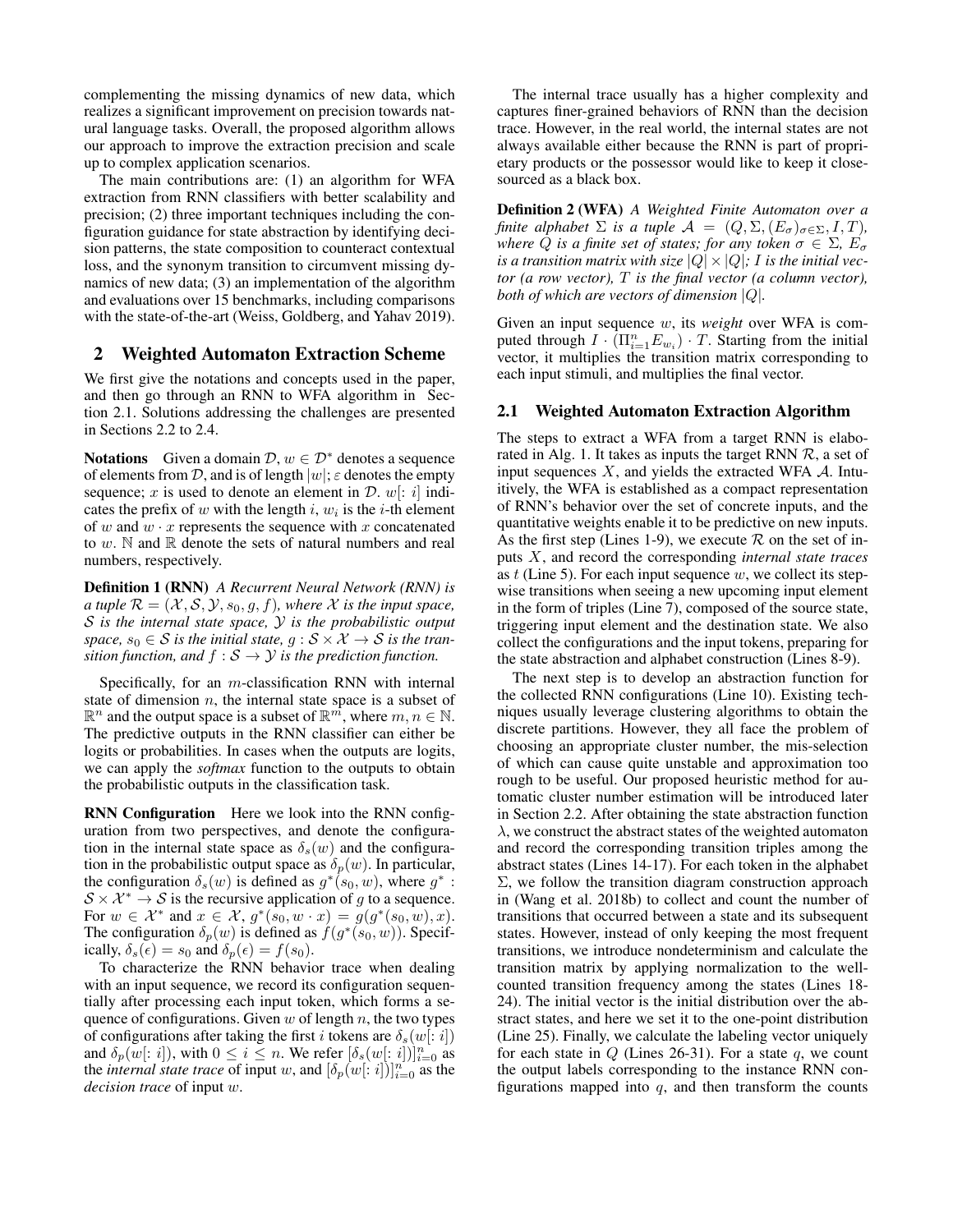Algorithm 1: Extraction of WFA from an RNN **input** :  $\mathcal{R} = (\mathcal{X}, \mathcal{S}, \mathcal{Y}, s_0, g, f)$ : the target RNN,  $X:$  input sequences output: A: the extracted WFA 1  $\Delta \leftarrow []$ ;<br>
2  $D \leftarrow [s_0]$ ; b the array of transition triples<br>
b the array of states 2  $D \leftarrow [s_0]$ ;<br>
3  $\Sigma \leftarrow \emptyset$ ;<br>
b the alphabet  $▶$  the alphabet 4 for  $w \in X$  do  $\mathfrak{s}$   $t \leftarrow [\delta_s(w[:i])]_{i=0}^{|w|}$ ; 6 **for**  $i : 1 \mapsto |w|$  **do** 7 |  $\Delta.add((t_{i-1}, w_{i-1}, t_i))$ ;  $\mathbf{8}$  | D.add $(t_i)$ ; 9 |  $\Sigma.add(w_{i-1});$ 10  $\lambda \leftarrow \text{fitStateAbstractor}(D)$ ;  $\triangleright$  state abst. function 11  $\hat{\Delta}$  ←  $||$ ;  $\triangleright$  the array of abst. transition triples 12  $Q \leftarrow \emptyset$ ;  $\triangleright$  the set of abst. states 13  $E \leftarrow \emptyset$ ;  $\triangleright$  the set of transition matrices 14 for  $(s, \sigma, s') \in \Delta$  do 15  $\hat{\Delta}$ .add $((\lambda(s), \sigma, \lambda(s')));$ 16 for  $s \in D$  do 17  $Q.add(\lambda(s))$ ; 18 for  $\sigma$  *in*  $\Sigma$  do 19  $\vert$  for  $q \in Q, q' \in Q$  do 20 if  $\hat{\Delta}$ .count $((q, \sigma, \Delta)) > 0$  then 21  $\vert$   $E_{\sigma}[q,q'] \leftarrow \frac{\hat{\Delta}.count((q,\sigma,q'))}{\hat{\Delta}.count((q,\sigma,.))};$  $22$  else 23  $\Big| \Big| \Big| E_{\sigma}[q,q'] \leftarrow \vec{0};$ 24 E.add $(E_{\sigma});$  $q_0 \leftarrow \lambda(s_0), I \leftarrow \pi_{q_0};$ 26 for  $q \in Q$  do  $27 \mid T[q] \leftarrow \vec{0}, labels \leftarrow [];$ 28 for  $s \in \lambda^{-1}(q)$  do <sup>29</sup> labels ← *argmax(*f(s)*)*; 30 for  $l \in set(labels)$  do  $31 \quad T[q, l] \leftarrow \frac{labels.count(l)}{|labels|};$ 32 return  $\mathcal{A} = (Q, \Sigma, E, I, T)$ 

into a normalized label distribution. Note that  $\lambda^{-1}$  is the reverse function of  $\lambda$ , which returns the set of instance states mapped to a given abstract state.

Example We present the WFA extracted for a news classification task with our approach and show how it summarizes and interprets the knowledge learned by RNN. There are 7 labels in total, including *business*, *US*, *health* and four others. We assume an input sequence  $w =$  ["recipes", "for", "health", "roasted", "leeks"], whose label is *health*. Here we focus on the *key* token "health", and see whether RNN also deems it as an important implication for the *health* label. The extracted WFA contains 42 states. To ease the representation, we only keep the three states over which the probability distribution is mostly affected after taking "health". We assume the probability distribution over states before taking "health" is  $I \cdot E_{recipes} \cdot E_{for} = [0.89(q_0), 0.03(q_1),$  $0.0(q_2)$ ]. The transition matrix of token "health" is shown

in Equation (1). The updated probability distribution after consuming "health" is  $[0.0(q_0), 0.54(q_1), 0.44(q_2)]$ . To better understand the influence of "health" over the prediction, we present the rows in the final matrix (formed by the final vector of each label) associated with the three states. For state  $q_0$ ,  $q_1$ , and  $q_2$ , the top predictions are with probability  $[0.47(US), 0.30(business)], [0.40(US), 0.29(business)],$  $0.25(headth)$ ] and [0.94(health), 0.03(business)]. We can see that q<sup>2</sup> is highly likely to yield label *health*. Intuitively, the transition matrix represents the specific semantics of "health" under this classification.  $q_2$  is an absorbing state in the transition diagram of "health", and it is also of high probability for other states to transit to  $q_2$ . Interpreted in this way, we know that, basically, the semantics of "health" learned by RNN complies with human perception.

$$
E_{health} = \begin{bmatrix} 0.0 & 0.56 & 0.42 \\ 0.0 & 0.17 & 0.83 \\ 0.0 & 0.0 & 1.0 \end{bmatrix}
$$
 (1)

## 2.2 Decision-Guided State Abstraction

Challenge-I. As mentioned in Section 2.1, one of the big challenges for obtaining a superior state abstractor is the choice of cluster numbers. This is a common problem faced by clustering algorithms, *e.g*., k-means.

To bridge the gap, we propose a method to estimate the cluster number by identifying the decision patterns. The probabilistic outputs stand out as a good choice for observing the patterns for two reasons. First, compared with the internal state layer, the probabilistic output layer is a summation from high-dimensional space to a low-dimensional space, which retains the important information and offers more computation feasibility in the meanwhile. Second, the probabilistic outputs carry clear semantics, which represent the prediction confidence on the inputs, thus can naturally inspire the heuristics of recognizing decision patterns. A larger probability predicted over a label indicates that the DL model is more confident about the decision.

For better illustration, we take an image classification task as an example. Fig. 1 displays three snapshots when an RNN consumes the pixels of an image row by row, and we observe the top-2 predicted classes ranked by probabilities. For the first snapshot, the classifier hesitates between "7" and "1" after processing the first third rows, and the confidence for both is quite similar. For the second snapshot, it tends to predict it as "0" after processing the first half information, but the top confidence (0.63) is still not that high. However, for the last one, after the model has a full view of the image, it recognizes the number "8" with high confidence (0.98). Interestingly, the model decisions observed from the probabilistic outputs highly comply with the human perception, as we also see both "0" and "9" from the middle image. With such inspiration, we try to capture the decision patterns from the perspective of predication confidence.

Technically, we import a configuration parameter  $t$ , and allow to split the probabilistic range  $[0, 1]$  to t equal intervals and each probability value falls into one of the intervals. The resulted set of intervals is  $\{[0, \frac{1}{t}), [\frac{1}{t}, \frac{2}{t}), \ldots, [\frac{t-1}{t}, 1]\}$  and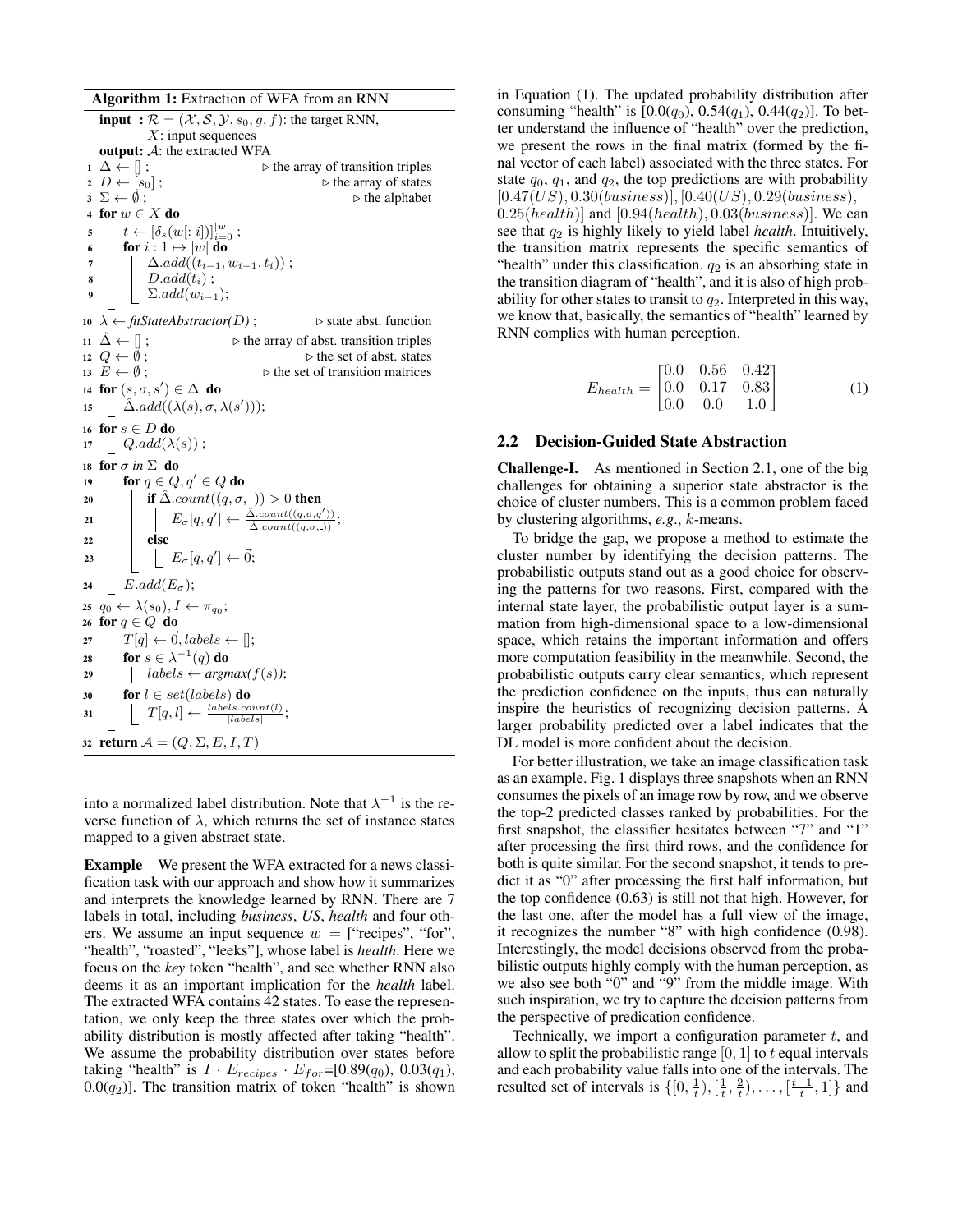we denote it as  $I_t$ . We also define a function  $\eta_t : y \mapsto I_t$ which maps a probability value to one of the  $t$  intervals.

Definition 3 (k-DCP) *In an* m*-classification task, given a probability distribution*  $(y_1, \ldots, y_m)$  *with*  $\sum_{i=1}^m y_i = 1$ *, we define its* k *Decision Confidence Pattern (*k*-DCP) as*  $((c_1, \eta_t(y_{c_1})), \ldots, (c_k, \eta_t(y_{c_k})),$  where  $(c_1, \ldots, c_k)$  are the *ranked top-k predicted classes, and*  $\eta_t$  *is the interval mapping function with* t *as the splitting number.*

Now we introduce the concept of Decision Confidence Pattern (DCP), and define it in Definition 3. Note that another configurable parameter  $k$  is introduced to specify the number of primary prediction classes to observe when extracting the patterns. The configured DCP is called  $k$  decision confidence pattern, and is denoted as k-DCP. Intuitively, the  $k$ -DCP of a probability output captures the topranked class labels as well as their prediction confidence levels, *i.e*., the probability intervals. Intuitively, if the outputs of two input samples derive the same  $k$ -DCP, the inputs may share similar features. Further, we define  $\text{d}cp^{k,t} : \mathcal{Y} \mapsto$  $([1, m] \times I_t)^k$  as the function, which maps a probabilistic output to its  $k$ -DCP.

Finally, we demonstrate how to estimate the parameter (*i.e*., the number of the clusters) for the clustering. Given an RNN  $R$  and an input sequence  $w$ , instead of focusing purely on the final output prediction, we take its decision trace,  $[\delta_p(w[:i])]_{i=0}^n$ , to better understand the gradual variation of decision patterns as with the consuming of input stimuli. Similarly, for a set of input sequences, we aggregate all the instance probabilistic outputs appearing in the decision traces to form a set of outputs  $\Gamma_p$ , formulated as  $\Gamma_p = \{\delta_p(w[:i]) | w \in X, i \in [0, |w|] \}$  where X is the input sequence set. The set of decision patterns can be developed as  $P = \{dcp^{k,t}(y)|y \in \Gamma_p\}$ . Naturally,  $|P|$  is the number of the decision confidence patterns we estimate for clustering algorithms (as in line 10 in Alg. 1). The parameters  $k$  and  $t$ could be configured to adjust the granularity of the patterns. In such a way, we obtain a "preview" on the variation diversity of the RNN prediction states, serving as an informative heuristic guidance for the abstraction degree of clustering.

Note that the estimated cluster numbers can be used as a guidance to construct the abstract states of automata either under the internal state space configuration or the probabilistic output configuration. We experimentally evaluated the performance variations when different configurations are utilized (cf. Section 3 RQ4).

#### 2.3 Context-Aware State Composition

Challenge-II. The original RNN configurations (in the continuous domain) contain the exact contextual information for processing the next input token. However, with the abstraction, we lose a certain degree of the context precision as a trade-off for the generalization capability of the WFA. Precise contextual information is especially important for the accuracy of inference. Hence, we propose a further step to enhance the context characterization of WFA.

Inspired by  $n$ -grams algorithm, we propose a  $n$ -state composition approach, which synthesizes a state with its previous  $n - 1$  states and yields a new composite state, so as



Figure 1: Examples of decision confidence.



Figure 2: An example of 2-state composition.

to enhance the contextual information. Given an input sequence w, and its internal state trace  $[\tau_i]_{i=0}^{|w|}$ , the *i*-th *n*-state is  $\tilde{\tau}_i = (\tau_{i-n+1}, \ldots, \tau_i)$ . Whenever there are less than  $n-1$ states prior to a state, we pad with the first element of the sequence. Here, we define  $\rho_n : \mathcal{D}^* \mapsto (\mathcal{D}^n)^*$  as the function to derive the  $n$ -state sequences from a sequence consisting of elements in domain  $D$ . Then, the state abstraction can be applied to each component in the composite state, and derives the abstract  $n$ -states. The next steps to establish the WFA follows that in Alg. 1. Fig. 2 shows an example of state composition for 2-state. Via integrating the previous *one* state to each state in the top sequence, we obtain the composite 2-states in the bottom sequence.

### 2.4 Synonym Transition for New Data Tolerance

Challenge-III. When constructing the transition matrix of weighted automata (Lines 18 to 24 in Alg. 1), the matrix loses its integrity once there is no observed transitions from a source state via an input token. This is largely due to the fact that the construction is based on a finite set of data samples. However, in real practice, such as NLP tasks, it would be very common that previously unseen tokens appear in new input sequences. Thus, it is necessary to address this problem for a better tolerance of new data, and further circumvent missing dynamics in the inference phase.

Faced with the same problem, (Weiss, Goldberg, and Yahav 2019) suggested to use the uniform distribution over the next states for fairness, provided no information of transition dynamics were learned. However, this mitigation is only evaluated on small-scale formal language datasets and not on larger natural languages. Actually, filling in with uniform transitions would ignore the intrinsic semantics of neverseen tokens and lead to certain precision loss, which hinders the application on larger-scale real-world tasks where the amount of unknown tokens could be large.

For most RNN tasks, the (semantical) distance of input elements are measurable. Taking NLP tasks for example, according to our intuitive understanding on natural languages, the transition dynamics of two *synonyms* under the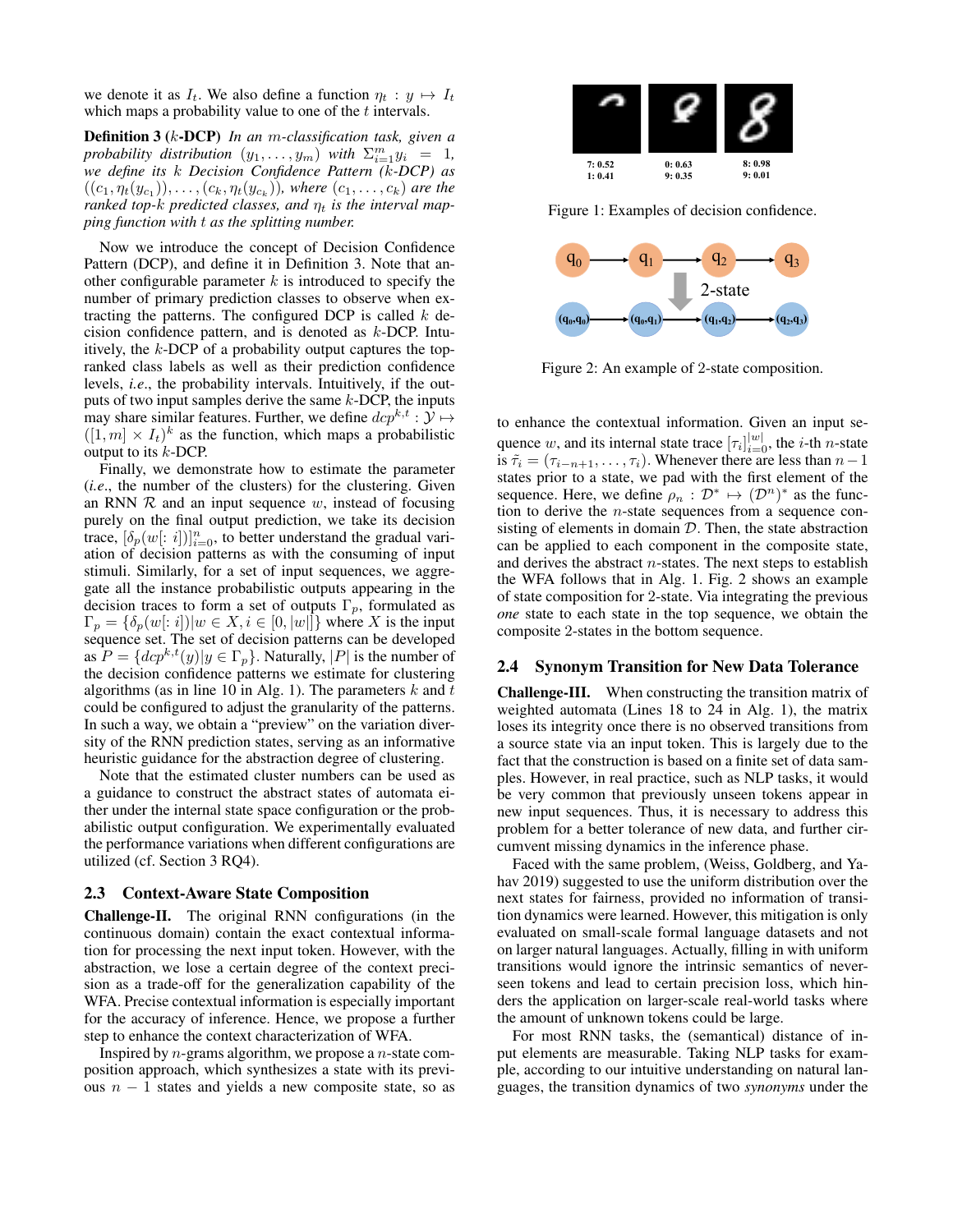|                  | Object         |           |      | WL*         |         |      | <b>WFA</b>  |         |      | WFA_context | WFA(p)  |           |             |         |      | WFA_context (p) |         |
|------------------|----------------|-----------|------|-------------|---------|------|-------------|---------|------|-------------|---------|-----------|-------------|---------|------|-----------------|---------|
| Dataset          | $ \Sigma $     | $_{loss}$ | CR   | <b>NDCG</b> | Time(s) | CR   | <b>NDCG</b> | Time(s) | CR   | <b>NDCG</b> | Time(s) | <b>CR</b> | <b>NDCG</b> | Time(s) | CR   | <b>NDCG</b>     | Time(s) |
| SPiCe 0          | 4              | 1.16      | 0.87 | 0.97        | 95.4    | 0.88 | 0.96        | 1.6     | 0.93 | 0.97        | 1.9     | 0.85      | 0.95        | 1.6     | 0.94 | 0.97            | 5.2     |
| SPiCe 1          | 20             | 2.77      | 0.86 | 0.97        | 142.5   | 0.95 | 0.70        | 51.5    | 0.96 | 0.70        | 140.4   | 0.61      | 0.67        | 47.7    | 0.76 | 0.68            | 482.7   |
| SPiCe 2          | 10             | 2.13      | 0.90 | 0.96        | 477.4   | 0.95 | 0.75        | 84.9    | 0.96 | 0.75        | 133.3   | 0.57      | 0.71        | 50.1    | 0.88 | 0.74            | 520.6   |
| SPiCe 3          | 10             | 2.14      | 0.57 | 0.88        | 373.9   | 0.82 | 0.85        | 96.5    | 0.86 | 0.85        | 258.9   | 0.76      | 0.81        | 92.8    | 0.81 | 0.82            | 387.0   |
| SPiCe 4          | 33             | 1.74      | 0.55 | 0.63        | 324.1   | 0.69 | 0.82        | 1.2     | 0.77 | 0.77        | 99.2    | 0.70      | 0.80        | 1.2     | 0.81 | 0.73            | 184.6   |
| SPiCe 6          | 60             | 1.68      | 0.41 | 0.57        | 1073.1  | 0.36 | 0.60        | 8.6     | 0.56 | 0.71        | 12.5    | 0.38      | 0.59        | 4.4     | 0.54 | 0.69            | 11.3    |
| SPiCe 7          | 20             | 1.79      | 0.28 | 0.52        | 388.6   | 0.44 | 0.69        | 116.1   | 0.58 | 0.78        | 143.5   | 0.30      | 0.58        | 111.5   | 0.42 | 0.66            | 184.8   |
| SPiCe 9          | 11             | 1.15      | 0.70 | 0.85        | 307.4   | 0.82 | 0.83        | 5.6     | 0.92 | 0.86        | 14.0    | 0.68      | 0.80        | 5.2     | 0.94 | 0.89            | 12.7    |
| SPiCe 10         | 20             | 2.09      | 0.35 | 0.54        | 602.7   | 0.69 | 0.78        | 139.0   | 0.78 | 0.82        | 2481.4  | 0.66      | 0.75        | 128.7   | 0.79 | 0.82            | 3277.3  |
| SPiCe 14         | 27             | 0.86      | 0.37 | 0.47        | 488.0   | 0.88 | 0.90        | 38.3    | 0.94 | 0.91        | 130.2   | 0.71      | 0.80        | 40.3    | 0.91 | 0.88            | 461.0   |
| Average          | 22             | 1.75      | 0.59 | 0.73        | 427.3   | 0.75 | 0.79        | 54.3    | 0.83 | 0.81        | 341.5   | 0.62      | 0.75        | 48.3    | 0.78 | 0.79            | 552.7   |
| UHL 1            | $\overline{2}$ | 0.70      | 1.00 | 1.00        | 18.0    | 1.00 | 0.99        | 2.3     | 1.00 | 0.99        | 2.6     | 1.00      | 1.00        | 2.3     | 1.00 | 0.99            | 2.6     |
| UHL <sub>2</sub> | 5              | 1.32      | 1.00 | 1.00        | 99.5    | 1.00 | 0.96        | 29.6    | 1.00 | 0.97        | 47.1    | 1.00      | 0.96        | 28.9    | 1.00 | 0.98            | 35.9    |
| UHL <sub>3</sub> | $\overline{c}$ | 0.84      | 0.76 | 0.99        | 72.9    | 0.81 | 0.96        | 20.8    | 0.82 | 0.96        | 26.1    | 0.84      | 0.99        | 20.4    | 0.99 | 0.98            | 38.9    |
| Average          | 3              | 0.95      | 0.92 | 1.00        | 63.5    | 0.94 | 0.97        | 17.6    | 0.94 | 0.97        | 25.3    | 0.95      | 0.98        | 17.2    | 1.00 | 0.98            | 25.8    |

Table 1: Evaluation results on SPiCe and UHL datasets.

same context are expected to be similar as well. For instance, when processing two reviews, "this film is good" and "this film is great", inference on the final words "good" and "great" should trigger similar transition dynamics. With this insight, we propose a *synonym transition* method as the solution to fill in the blanks of transition dynamics for unseen tokens. When such tokens appear during the inference, we select its "synonym", characterized by the nearest distance on the embedding vectors, and apply the synonym's transition dynamics to the calculation. Specifically, to calculate the transition dynamics of an unseen token at a certain state , we first collect the tokens seen at that state and then rank them according to the distance with the newly-seen token. The corresponding row vector in the transition matrix of this synonym is then assigned to substitute the transition dynamics of the unseen token. Note that if the semantical distance between tokens is not measurable (*e.g*., symbols in formal languages), we take the uniform distribution instead.

#### 3 Experiments

This section is devoted to evaluating the effectiveness, scalability and usefulness of our approach. Four Research Questions (RQs) are to be answered: ❶ What is the approximation accuracy of the WFAs extracted through our approach? ❷ How effective is the context-aware state abstraction on improving the approximation accuracy? ❸ How effective is the synonym transition method, especially when applied to large-scale tasks? ❹ What is the performance of the WFA extracted from black-box RNNs?

Datasets and Baselines We selected WL\* (Weiss, Goldberg, and Yahav 2019), the state-of-the-art technique for stateful model extraction from RNNs, as the baseline. For comparisons, we perform comprehensive evaluation with a total of 13 benchmarks, including 10 datasets from the SPiCe competition (Balle et al. 2017) and 3 artificial unbounded history languages (UHL) (2019). Besides, another two real-world datasets from NLP domain are further selected for evaluation of the scalability and usefulness, including the CogComp QC Dataset (abbrev. QC) (Li and Roth 2002) and the Jigsaw Toxic Comment Dataset (abbrev. Toxic) (Jigsaw 2018). We also tried WL\* on these two datasets, but its scalability issue forces us unable to do so.

Experimental Settings All SPiCe and UHL datasets are split into training/validation/test sets with the percentage of 90%/5%/5% to train and test the RNN models. The RNN architectures follow the same configurations as in (Weiss, Goldberg, and Yahav 2019). For each dataset, a 2-layer LSTM network with 50 hidden dimensions is trained, with an exception for the SPiCe 4/6/9 datasets to be with 100 hidden dimensions and SPiCe 10/14 datasets with 20/30 hidden dimensions, respectively. For the QC dataset, we use 20K samples for training and 8K samples for testing, and train a single-layer LSTM with 32 hidden units, which achieves 83.0% test accuracy. For the Toxic dataset, we use 25k non-toxic samples and 25k toxic samples for model training (80%) and testing (20%). We train a single-layer LSTM model with 128 hidden units, which achieves 90.4% test accuracy. For all datasets, we established the automata based on the training datasets and evaluated its performance based on the test datasets.

Evaluation Metrics For our goal to extract an approximated model that is consistent with the target RNN's decision logic, two evaluation metrics, consistency rate (CR) and normalized discounted cumulative gain (NDCG), are used to evaluate the approximation precision of the extracted automata.

CR measures the ratio of consistency between the extracted automata and RNN prediction outputs over a dataset. For an input dataset  $X = \{x_i\}_{i=1}^N$ , the prediction results given by the automaton and the target RNN are  $Y_a$  =  $\{y_{a_i}\}_{i=1}^N$  and  $Y_r = \{y_{r_i}\}_{i=1}^N$ , respectively. CR is calculated as follows:

$$
CR(Y_a, Y_r) = \frac{\sum_{i \in N} \mathbb{I}(y_{a_i} = y_{r_i})}{N}
$$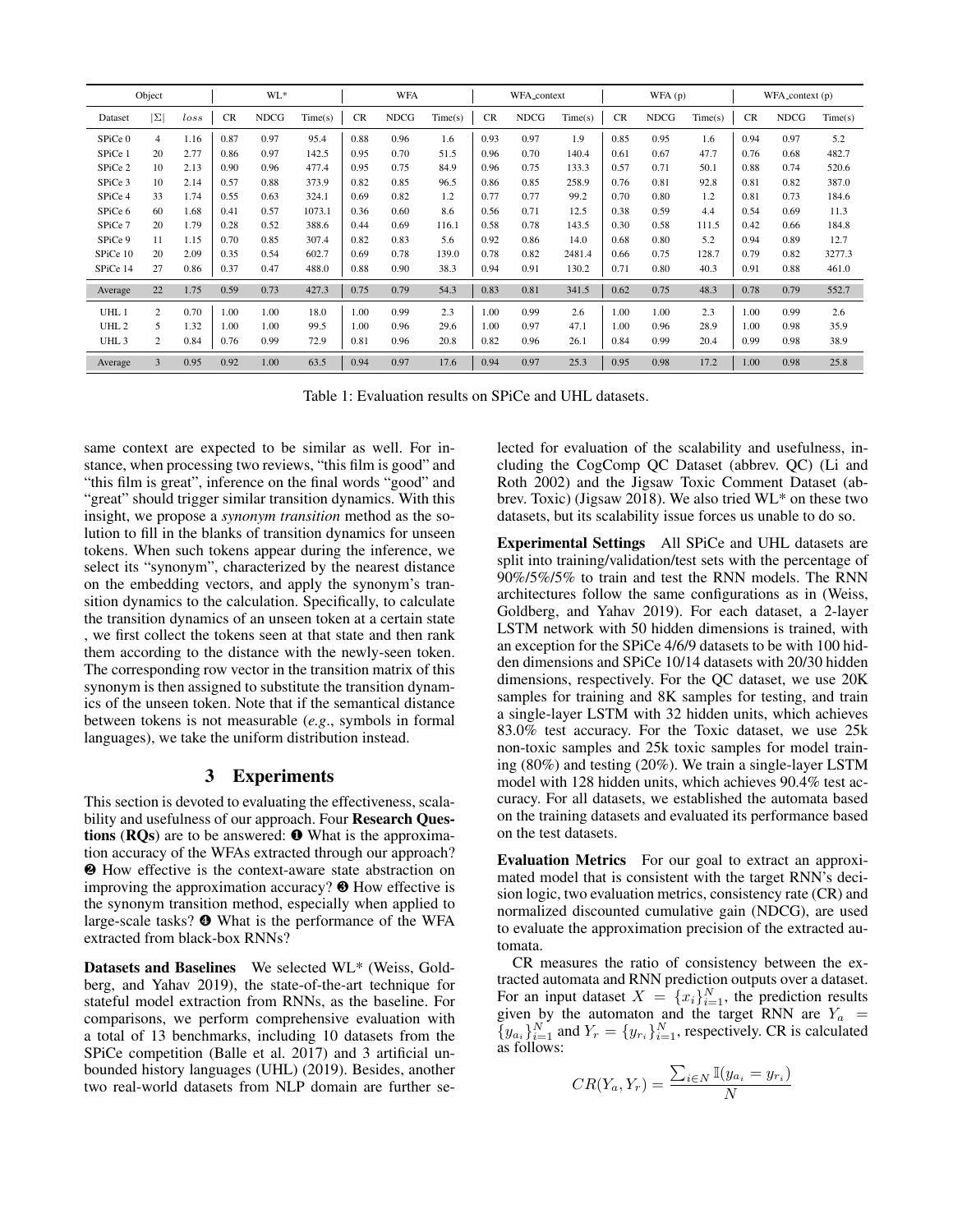where  $\mathbb I$  is an indicator function, which maps to 1 when  $y_{a_i} = y_{r_i}$  and 0 otherwise.

NDCG measures the probabilistic prediction difference among the top  $k$  rankings. Given a  $m$ -classification task and an input  $w$ , assuming the automaton and RNN's top  $k$  prediction labels are  $C_a = \{a_i\}_{i=1}^k$  and  $C_r = \{r_i\}_{i=1}^k$ , the probabilistic outputs of the RNN is  $y_x = (y_i)_{i=1}^m$  then the NDCG is calculated as follows:

$$
NDCG_{k}^{x}(C_{a}, C_{r}) = \frac{\sum_{i \in [1,k]} \frac{y_{a_{i}}}{\log_{2}(i+1)}}{\sum_{i \in [1,k]} \frac{y_{r_{i}}}{\log_{2}(i+1)}}
$$

The NDCG score over a dataset  $X$  is calculated as the average score of all samples in X.

RQ1: Approximation Precision We conduct comparison experiments with WL\* on the SPiCe and UHL datasets, in terms of CR, NDCG and extraction time cost (in seconds), and summarize the results in Table 1. The column "Object" shows the datasets, alphabet size and the test loss. The parameter  $k$  is set to 5 and 2, respectively, for calculating NDCG scores. The WL\* approach is experimented with the default setting of variation tolerance, suffix and prefix thresholds in (Weiss, Goldberg, and Yahav 2019). For our approach, when setting the parameter  $k$  for DCP, we examine the cumulative prediction confidence of the top- $k$  ranks, and select the  $k$  which makes its average on the training dataset reach 0.7. In this way, we focus the decision patterns on predictions dominating the model's confidence and achieve a good trade-off between precision and computation cost. The equipartion level  $t$  is set to 1 for the SPiCe datasets, and to 15/10/10 for the UHL datasets. Basically, a finer-grained partition is recommended for tasks with lowerdimension probabilistic decision space.

Results on the three measurements are displayed in the "WL\*" and "WFA" columns in Table 1 and our approach outperforms WL\* on most of the datasets, especially on the complex ones. For SPiCe datasets, our approach improves the consistency rate and NDCG score with 16% and 6%, compared with that of WL\*. In the meanwhile, the average extraction time cost of our approach is 54.3s, which leads to a reduction by 87.3% than WL\*. Benefiting from the exactlearning feature, WL\* demonstrates advantage w.r.t. NDCG score on the SPiCe 1 and SPiCe 2 datasets, which are relatively smaller synthetic languages, while our approach still outperforms with better CR scores. When the complexity of the tasks grows, either with more sophisticated prediction dynamics or with larger alphabet, our approach shows better approximation performance. For UHL datasets, our approach achieves better or comparable approximation accuracy on both metrics. As for the time cost, our approach takes several times less cost in all tasks. Moreover, the number of states in the extracted WFAs for the SPiCe and UHL datasets are 126 on average. Compared with WL\*, the resulted automata realize a size reduction by 78.6%.

RQ2: Precision Enhancement by State Composition In this experiment, we investigated whether the explicit state composition for context enhancement could benefit the approximation performance. We performed experiments on

| Dataset | Acc. | IΣ    | Config.           |              | Synonym      |                | Uniform      |              |              |  |
|---------|------|-------|-------------------|--------------|--------------|----------------|--------------|--------------|--------------|--|
|         | (%   |       |                   | <b>CR</b>    | <b>NDCG</b>  | Time(s)        | <b>CR</b>    | <b>NDCG</b>  | Time(s)      |  |
| QC      | 83.0 | 17317 | Internal<br>Prob. | 0.77<br>0.75 | 0.95<br>0.94 | 256.2<br>256.0 | 0.50<br>0.56 | 0.84<br>0.86 | 8.3<br>8.3   |  |
| Toxic   | 90.4 | 24806 | Internal<br>Prob. | 0.86<br>0.83 | 0.97<br>0.96 | 510.0<br>560.8 | 0.77<br>0.77 | 0.94<br>0.94 | 16.7<br>16.2 |  |

Table 2: Evaluation results of WFA extracted for QC and Toxic datasets based on internal/probabilistic space.

SPiCe and UHL datasets under 2-state composition and reported the CR, NDCG metrics and the time cost under the column "WFA context" in Table 1.

For SPiCe datasets, the application of state composition improves the consistency rate and NDCG score even further to 0.83/0.81, which is an obvious advantage compared to the 0.75/0.79 of the procedure without contextual enhancement. The average extraction time cost increases to 341.5s, but is still 20.1% lower than that of WL\*. For UHL datasets, evaluations without the contextual enhancement already achieve an accurate approximation. After equipped with the state composition, our approach improves the consistency rate for UHL 3 and NDCG score for UHL 2 slightly, while achieving the same performance on other indicators.

RQ3: Synonym Transition Effectiveness For the WFAs extraction of QC,  $k$  is set to 2 for the DCP recognition, following the same heuristics in RQ1, and the equipartition level  $t$  is set to 1. For the Toxic comment classification, the WFAs are extracted with the partition level  $t$  set to 50 and  $k$  of DCP set as 1 (with single-dimension logits returned by target models).

Table 2 shows the evaluation results on QC and Toxic classification tasks. The column "Acc." shows the test accuracy of the trained RNN models and the column " $|\Sigma|$ " shows the alphabet size of the dataset. Column *CR*, *NDCG* and *Time* show the approximation precision in terms of consistency rate and NDCG score, and time cost of WFA extraction. We set the parameter of NDCG score as the label size of each dataset. The successful application of our approach on two real-world NLP classification tasks naturally demonstrates its scalability. Firstly, we look at the results under the "Synonym" column and with "Internal" configuration. For QC dataset, the constructed WFA based on internal configuration of the target RNN achieves 0.77 consistency rate and 0.95 NDCG score with extraction time as 256.2s. For Toxic dataset, the WFA extracted based on internal configuration makes a consistency rate of 0.86 and NDCG score of 0.97 while consuming time as 510.0s.

Now we look into the evaluations on how the synonym transition method counteracts the challenge of unknown transition dynamics when performing inference. In particular, we compare it with the uniform transition. The column "Uniform" in Table 2 displays the comparison results. The results confirm the advantage of synonym transition compared with the uniform method: the synonym transition method leads to better extraction precision across different RNN configurations and datasets. For instance, weighted automata extracted from the internal configurations under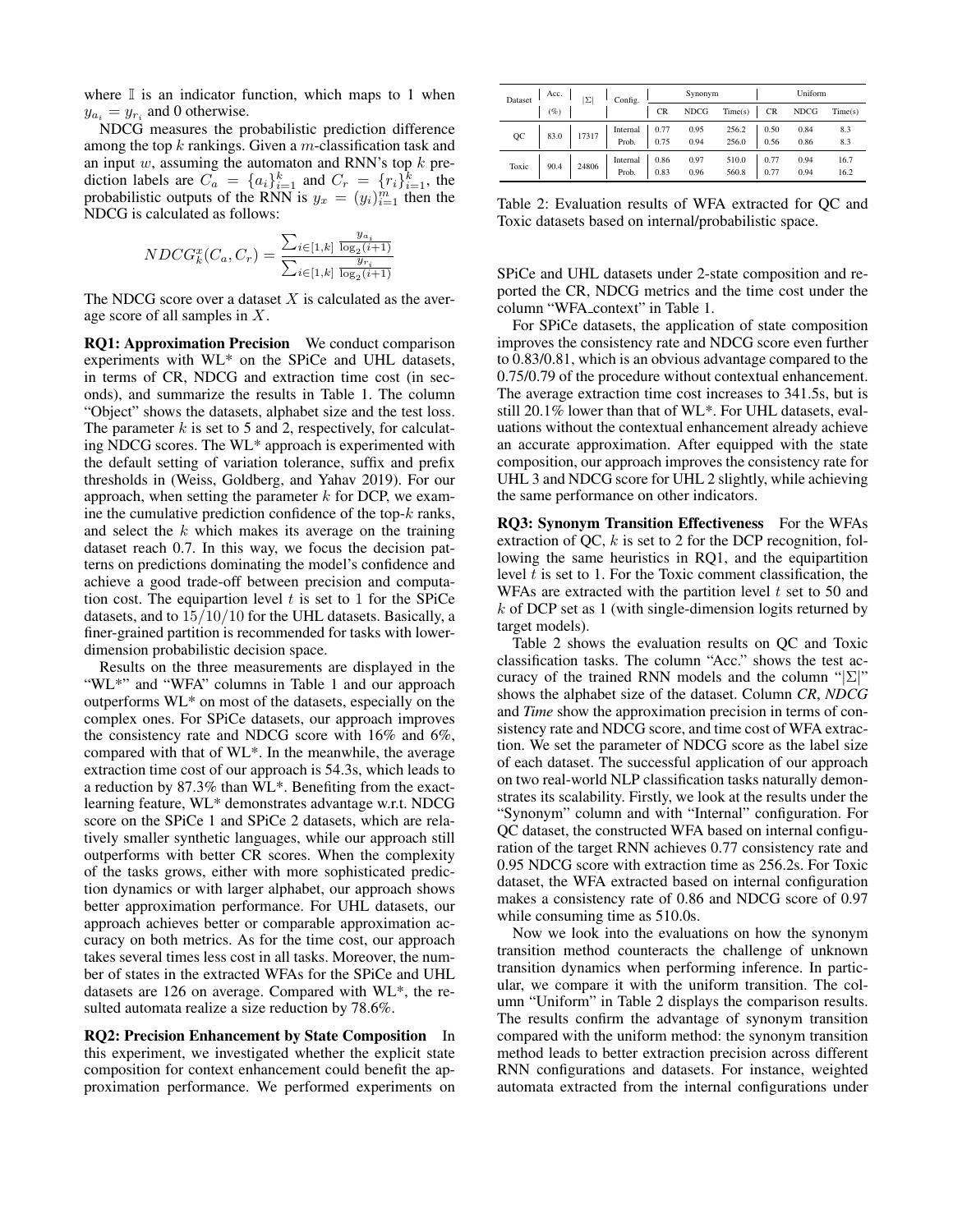

Figure 3: Consistency rate comparison on all datasets for WFAs extracted based on internal/probabilistic space.

synonym transition demonstrate an improvement on consistency rate by 54%/12% than that of uniform transition for QC/Toxic tasks. As a trade-off, the synonym transition method would lead to longer extraction time due to the distance calculation and order sorting among the tokens.

RQ4: WFA Extraction from Black-box RNNs We have shown that WFAs constructed based on target RNN's internal state space through our approach are able to approximate the target's behavior accurately. However, there are cases when the internal state space of a target model cannot be accessed. In such cases, we are only allowed to query the model and obtain the probabilistic outputs. In this experiment, we evaluate the effectiveness of our approach on modeling black-box RNNs. We perform experiments on the SPiCe, UHL, along with the QC and Toxic datasets, and extract the WFAs solely based on the probabilistic output space of the target RNNs, following the same configurations in evaluations on the internal state space.

The experimental results of SPiCe and UHL datasets are shown in columns "WFA $(p)$ " and "WFA\_context $(p)$ " of Table 1 and the results of QC and Toxic datasets can be found in "Prob." rows of Table 2. Compared with WL\*, the extracted WFAs under black-box setting still outperform WL\* in almost all of the SPiCe tasks and achieve precise approximation on UHL datasets. Compared with the automata extracted from internal state space with contextual enhancement (column "WFA context"), the approximation precision of automata extracted under black-box setting (column "WFA\_context $(p)$ ") for SPiCe datasets decreases with 5% and 2% in terms of consistency rate and NDCG score on average. For UHL datasets, the WFAs constructed for black-box RNNs achieve accurate approximation and even slightly better than the internal-space extracted ones. For the large classification tasks, the performance of the constructed WFAs from black-box RNNs is discounted with 2%/3% regarding the consistency rate for QC/Toxic, and 1% regarding NDCG for both QC and Toxic tasks.

The bar chart in Fig. 3 shows the overall comparisons of consistency rate between the automata constructed from internal state space and probabilistic output space on all the datasets. Basically, automata extraction under these two

types of configurations based on our approach demonstrate competitive performance. We further tested statistical significance of the difference in between with Mann-Whitney U test (Mann and Whitney 1947), and it is confirmed as nonsignificant with  $p > 0.05$ . We can conclude that WFAs extracted from black-box RNNs with our approach could still make a good approximation, which demonstrates the potential of our approach in assisting black-box applications (e.g. adversarial attacks).

### 4 Related work

Prior works have explored to extract finite state machines from RNNs. The earlier series of researches (Omlin and Giles 1996; Omlin, Giles, and Miller 1992; Omlin and Giles 1996; Schellhammer et al. 1998) focused on extracting a succinct and interpretable surrogate from RNN-acceptors (*i.e*., Boolean-output RNNs). Jacobsson presented a review of research efforts in rule extraction (in the form of finite state machines) from RNNs and also highlighted that existing research mainly fall into two categories: pedagogical approaches and compositional approaches.

Along the pedagogical thread, a recent work (Weiss, Goldberg, and Yahav 2018) leveraged the exact learning algorithm L\* to extract deterministic finite automaton (DFA) from RNN-acceptors. Later, they designed a weighted extension of L\* algorithm to depict the behaviors of language model RNNs, with probabilistic deterministic finite automata. There are also works focusing on different types of RNNs other than classifiers, or limited to model a specific type of languages. Okudono et al. proposed a weighted extension of the L\*-based procedure to extract weighted finite automata for real-value-output RNNs, and Ayache, Eyraud, and Goudian also focused on such RNNs but under a blackbox setting. Their approaches are not applicable to RNN classifiers. Michalenko et al. investigated the relationship between RNN internal representations and finite automata for formal regular language recognition tasks. In contrast, our method supports automata extraction from black-box RNN classifiers, and can deal with both grammatical languages and natural languages.

Along the compositional thread, (Wang et al. 2018a,b) made attempts to examine key factors (*e.g*., the grammar complexity, the clustering parameters) that may influence the reliability of extraction process of DFAs. Our approach encodes the RNN representation in a similar way, but leverages weighted automata, which captures the quantitative transition information, for better preciseness.

### 5 Conclusion

This paper proposed a decision-guided compositional approach to extract WFA from RNNs. We leveraged the diversity of decision confidence patterns to provide hints on the abstraction hyper-parameter selection. With the enhancement of contextual information, a finer-grained state abstraction were obtained with improved approximation precision. The design of the synonym transition also allowed better tolerance on new inputs. Effectiveness and scalibility of our approach were evaluated on two large-scale tasks in practice.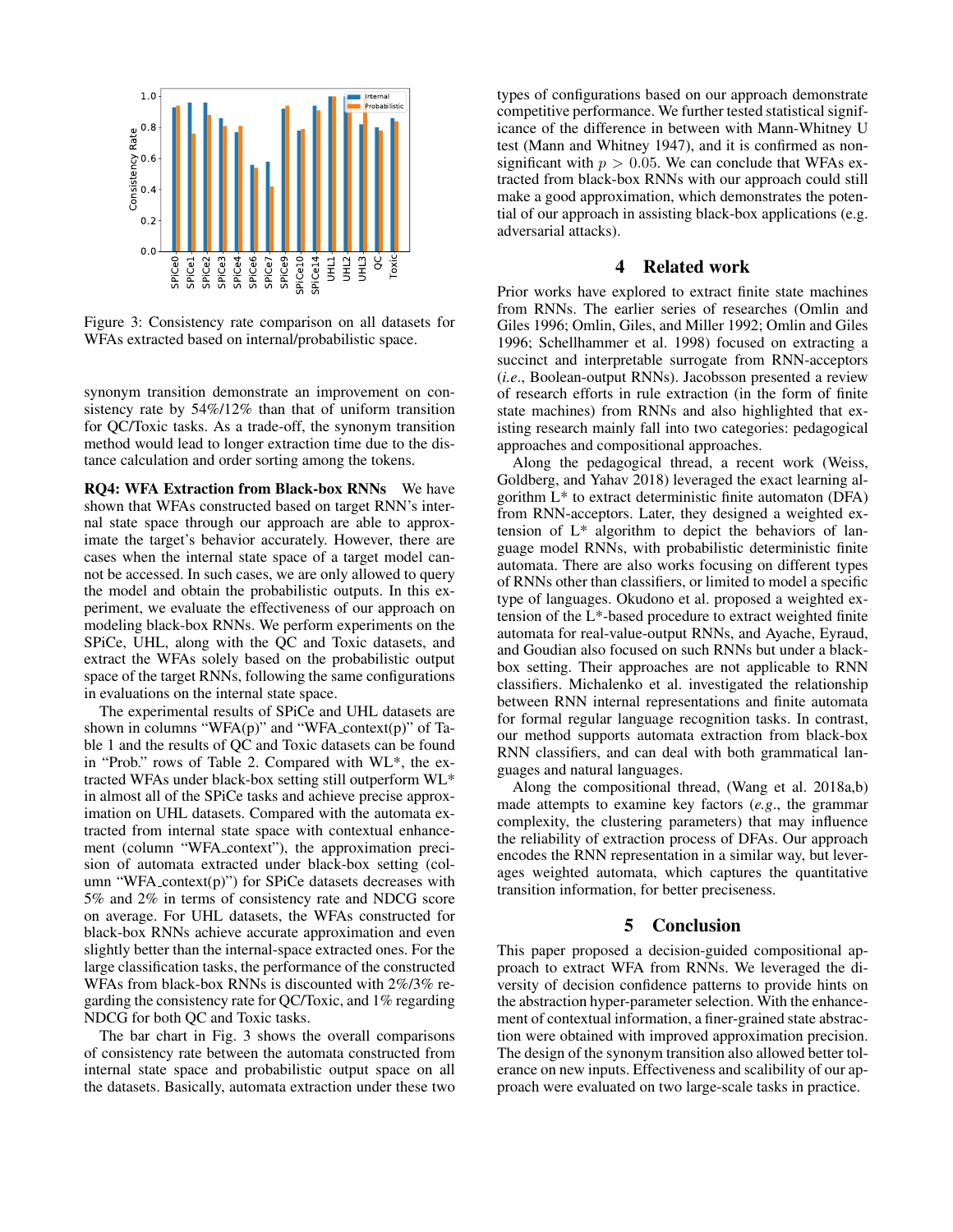# 6 Acknowledgments

We thank the anonymous reviewers for their comprehensive feedback. This research was supported in part by the Guangdong Science and Technology Department (Grant No.2018B010107004); the National Natural Science Foundation of China under grant No.61772038, 61532019. It was also supported by the National Research Foundation, Prime Ministers Office, Singapore under its National Cybersecurity R&D Program (Award No. NRF2018NCR-NCR005- 0001), the Singapore National Research Foundation under NCR Award Number NRF2018NCR-NSOE003-0001, NRF Investigatorship NRFI06-2020-0022; JSPS KAKENHI Grant No.20H04168, 19K24348, 19H04086, and JST-Mirai Program Grant No.JPMJMI18BB, Japan.

#### References

Angluin, D. 1987. Learning Regular Sets from Queries and Counterexamples. *Inf. Comput.* 75(2): 87–106. ISSN 0890- 5401. URL https://doi.org/10.1016/0890-5401(87)90052-6.

Ayache, S.; Eyraud, R.; and Goudian, N. 2018. Explaining Black Boxes on Sequential Data using Weighted Automata. In Unold, O.; Dyrka, W.; and Wieczorek, W., eds., *Proceedings of the 14th International Conference on Grammatical Inference, ICGI 2018, Wrocław, Poland, September 5-7, 2018*, volume 93 of *Proceedings of Machine Learning Research*, 81–103. PMLR.

Balle, B.; Eyraud, R.; Luque, F. M.; Quattoni, A.; and Verwer, S. 2017. Results of the Sequence PredIction ChallengE (SPiCe): a Competition on Learning the Next Symbol in a Sequence. In Verwer, S.; van Zaanen, M.; and Smetsers, R., eds., *Proceedings of The 13th International Conference on Grammatical Inference*, volume 57 of *Proceedings of Machine Learning Research*, 132–136. Delft, The Netherlands: PMLR.

Dong, G.; Wang, J.; Sun, J.; Zhang, Y.; Wang, X.; Dai, T.; Dong, J. S.; and Wang, X. 2020. Towards Interpreting Recurrent Neural Networks through Probabilistic Abstraction.

Du, X.; Xie, X.; Li, Y.; Ma, L.; Liu, Y.; and Zhao, J. 2019. DeepStellar: Model-Based Quantitative Analysis of Stateful Deep Learning Systems. In *Proceedings of the 27th ACM Joint European Software Engineering Conference and Symposium on the Foundations of Software Engineering (FSE)*, 477–487.

Graves, A.; Mohamed, A.; and Hinton, G. 2013. Speech recognition with deep recurrent neural networks. In *2013 IEEE International Conference on Acoustics, Speech and Signal Processing*, 6645–6649.

Jacobsson, H. 2005. Rule Extraction from Recurrent Neural Networks: A Taxonomy and Review. *Neural Comput.* 17(6): 1223–1263. ISSN 0899-7667. doi:10. 1162/0899766053630350. URL https://doi.org/10.1162/ 0899766053630350.

Jigsaw. 2018. Toxic Comment Classification Challenge. https://www.kaggle.com/c/jigsaw-toxic-commentclassification-challenge.

Józefowicz, R.; Vinyals, O.; Schuster, M.; Shazeer, N.; and Wu, Y. 2016. Exploring the Limits of Language Modeling. *ArXiv* abs/1602.02410.

Karpathy, A.; Johnson, J.; and Li, F.-F. 2015. Visu-<br>alizing and Understanding Recurrent Networks. CoRR alizing and Understanding Recurrent Networks. abs/1506.02078.

Li, X.; and Roth, D. 2002. Learning question classifiers. In *Proceedings of the 19th international conference on Computational linguistics-Volume 1*, 1–7. Association for Computational Linguistics.

Mann, H. B.; and Whitney, D. R. 1947. On a test of whether one of two random variables is stochastically larger than the other. *The annals of mathematical statistics* 50–60.

Michalenko, J. J.; Shah, A.; Verma, A.; Baraniuk, R. G.; Chaudhuri, S.; and Patel, A. B. 2019. Representing Formal Languages: A Comparison Between Finite Automata and Recurrent Neural Networks. In *7th International Conference on Learning Representations, ICLR 2019, New Orleans, LA, USA, May 6-9, 2019*. OpenReview.net.

Mikolov, T.; Kombrink, S.; Burget, L.; Černocký, J.; and Khudanpur, S. 2011. Extensions of recurrent neural network language model. In *2011 IEEE International Conference on Acoustics, Speech and Signal Processing (ICASSP)*, 5528– 5531.

Okudono, T.; Waga, M.; Sekiyama, T.; and Hasuo, I. 2020. Weighted Automata Extraction from Recurrent Neural Networks via Regression on State Spaces. *AAAI* .

Omlin, C. W.; and Giles, C. L. 1996. Extraction of rules from discrete-time recurrent neural networks. *Neural networks* 9(1): 41–52.

Omlin, C. W.; and Giles, C. L. 1996. Rule revision with recurrent neural networks. *IEEE Transactions on Knowledge and Data Engineering* 8(1): 183–188.

Omlin, C. W.; Giles, C. L.; and Miller, C. B. 1992. Heuristics for the extraction of rules from discrete-time recurrent neural networks. In *[Proceedings 1992] IJCNN International Joint Conference on Neural Networks*, volume 1, 33– 38 vol.1.

Schellhammer, I.; Diederich, J.; Towsey, M.; and Brugman, C. 1998. Knowledge Extraction and Recurrent Neural Networks: An Analysis of an Elman Network trained on a Natural Language Learning Task. In *New Methods in Language Processing and Computational Natural Language Learning*.

Wang, Q.; Zhang, K.; Ororbia, A. G.; Xing, X.; Liu, X.; and Giles, C. L. 2018a. A Comparative Study of Rule Extraction for Recurrent Neural Networks. *arXiv: Learning* .

Wang, Q.; Zhang, K.; Ororbia II, A. G.; Xing, X.; Liu, X.; and Giles, C. L. 2018b. An empirical evaluation of rule extraction from recurrent neural networks. *Neural computation* 30(9): 2568–2591.

Weiss, G.; Goldberg, Y.; and Yahav, E. 2018. Extracting Automata from Recurrent Neural Networks Using Queries and Counterexamples. In Dy, J.; and Krause, A., eds., *Proceedings of the 35th International Conference on Machine*